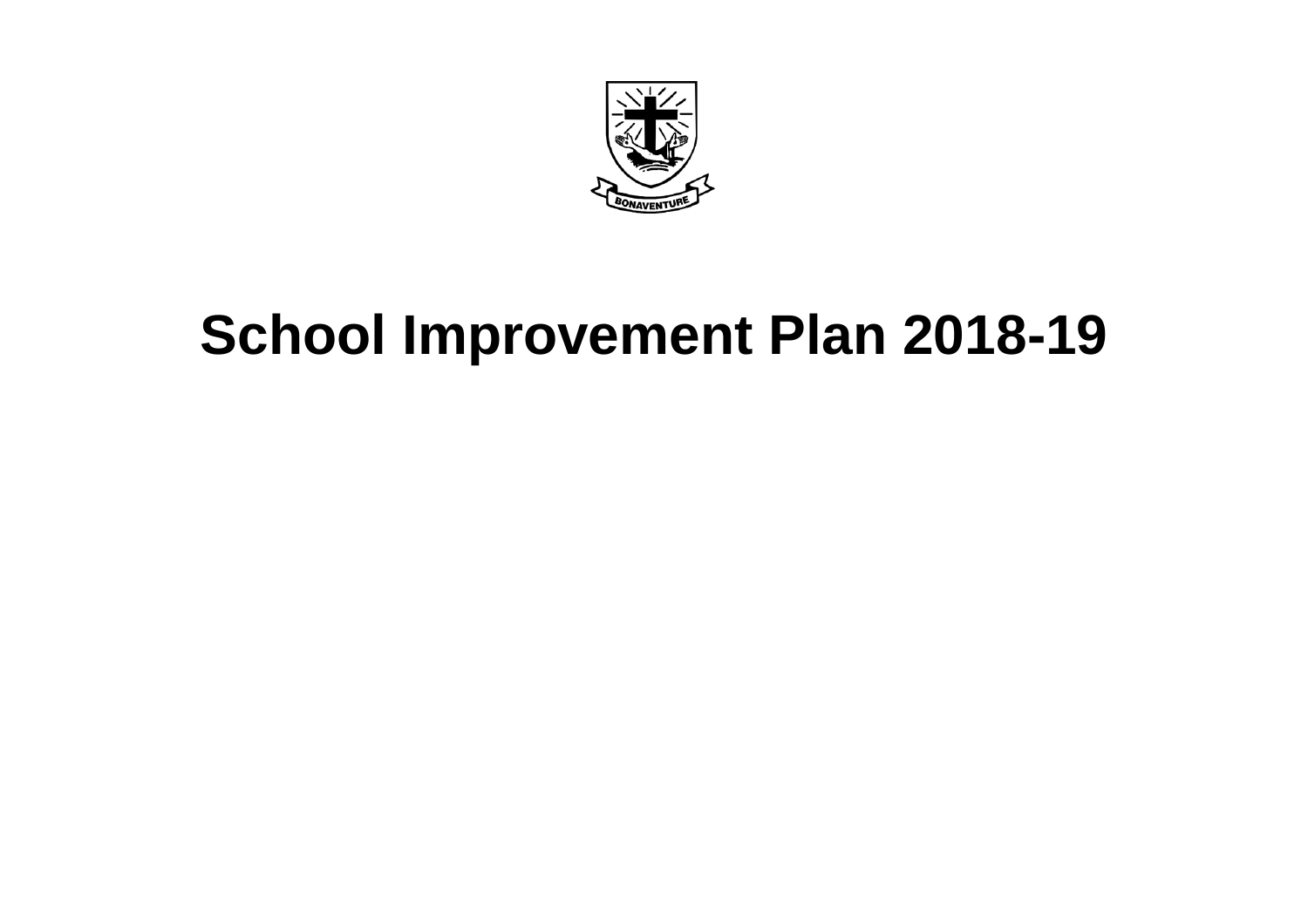

### **School Improvement Plan 2018-19**

#### **Contents**

Priority 1 Achievement Priority 2: Teaching and learning Priority 3: Leadership and Management

## **Introduction**

St Bonaventure's School is an inclusive one in which the learning and teaching achievements and well-being of all members of this learning community matter. The school's vision statement is: *Striving to the best we can, guided by the light of Christ*. This statement manifests itself through the school's aims:

- Helping each child develop a lively and enquiring mind, that enables and encourages life-long learning.
- Ensuring that all children feel confident and secure within the school environment.
- Setting appropriate targets within an enriching environment to ensure that our children become literate and numerate.
- Providing a broad and balanced curriculum which will enable each pupil to grow in confidence and self-esteem in order to be prepared for adult life.
- Nurturing the spiritual life of our pupils through example, prayer and the preparation for the Sacraments in partnership with parents and the Parish.
- Encouraging a respect for others and an understanding and tolerance towards the various races, religions and cultures present in our society.
- Developing an understanding of worldwide issues including the interdependence of individuals, groups and nations.
- Supporting pupils in their appreciation of individual and group achievement and aspiration.

### **The School's Priorities 2018-19:**

- **Priority 1:** Curriculum- To develop a plan, do, review approach to implementing new initiatives in order to embed consistency and progression in our approach to teaching.
- **Priority 2:** Assessment- Monitoring of pupil progress is robust and is effective in accelerating progress.

1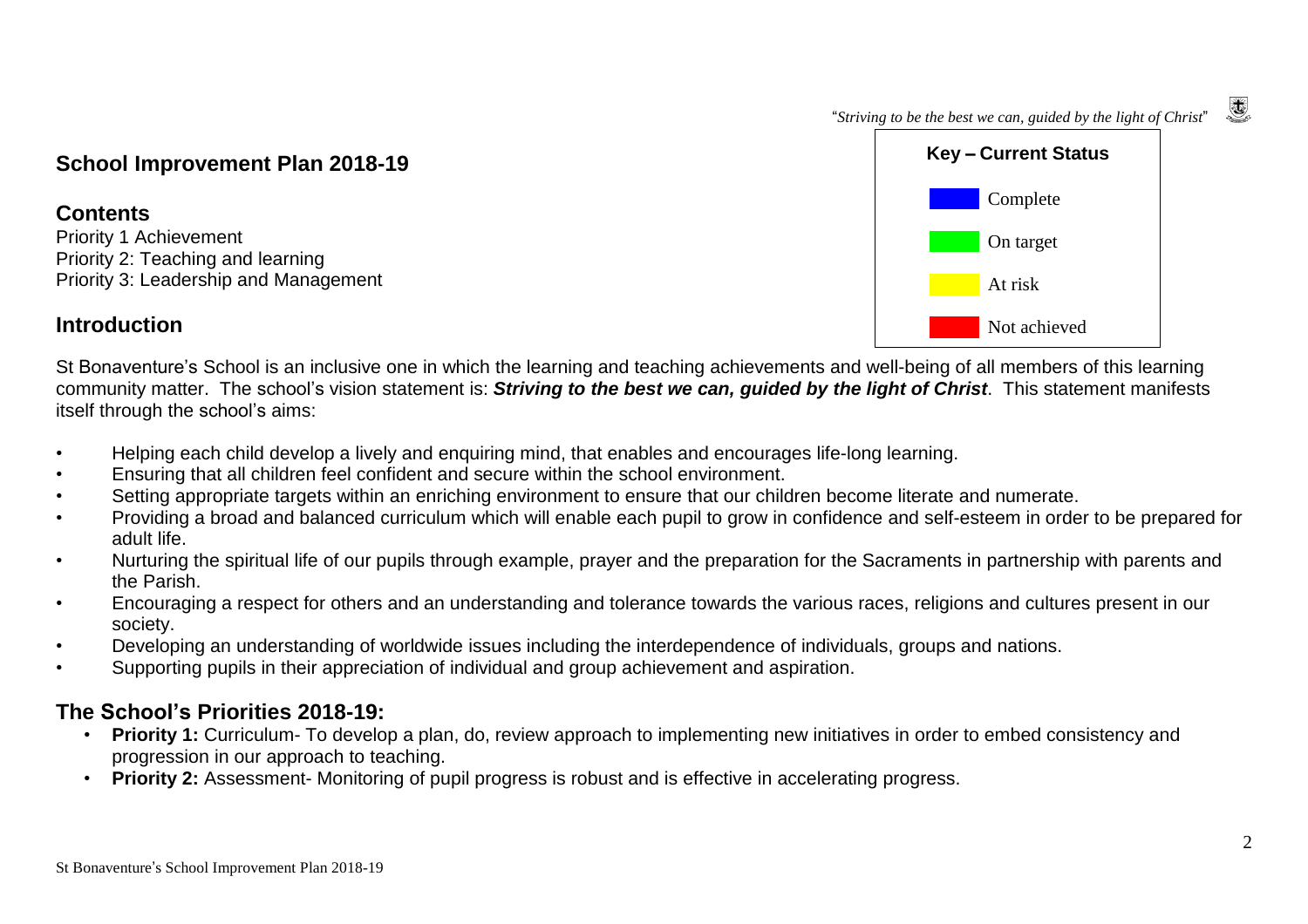- **Priority 3:** School Ethos and Provision- Develop a shared approach to ensure provision for pupils wellbeing is effective in meeting their needs and ensuring good progress.
- **Priority 4:** Stakeholders & community- To further develop partnerships with parents and carers.
- **Priority 5:** Leadership- Continue to build middle leadership capacity.

## Priority 1: Curriculum- To develop a plan, do, review approach to implementing new initiatives in order to embed **consistency and progression in our approach to teaching.**

| Goals | To embed a consistent approach to the lesson structure and feedback within Maths.                                                                             |
|-------|---------------------------------------------------------------------------------------------------------------------------------------------------------------|
|       | To develop the quality of writing with a focus on spelling and handwriting, drawing on reading.<br>2.                                                         |
|       | To implement the revised outcomes in RE using differentiated self-assessment learning objective (LO) ladders.<br>3.                                           |
|       | To accelerate pupil progress in Science by using analysis of assessment data to inform planning and provision so<br>4.<br>that learning gaps can be narrowed. |
|       | To embed the teaching of Art/DT within the skills based approach to the teaching of our curriculum.<br>. ა                                                    |

| <b>Success Criteria</b> | 1. The majority of Maths lessons will include the agreed St Bons key stage/year group Maths requirements.<br>2. Quality of writing is improved through use of accurate spelling, handwriting and depth drawn from reading evidenced<br>by written outcomes in pupil books. |
|-------------------------|----------------------------------------------------------------------------------------------------------------------------------------------------------------------------------------------------------------------------------------------------------------------------|
|                         | 3. Pupils RE outcomes are appropriately differentiated in accordance with the revised RE outcomes.<br>4. The vast majority of pupils achieve the year group expected standard, (EXS) in science with at least 25% of the<br>cohort achieving greater depth, (GD).          |
|                         | 5. Art/DT skills are effectively taught within curriculum weeks.                                                                                                                                                                                                           |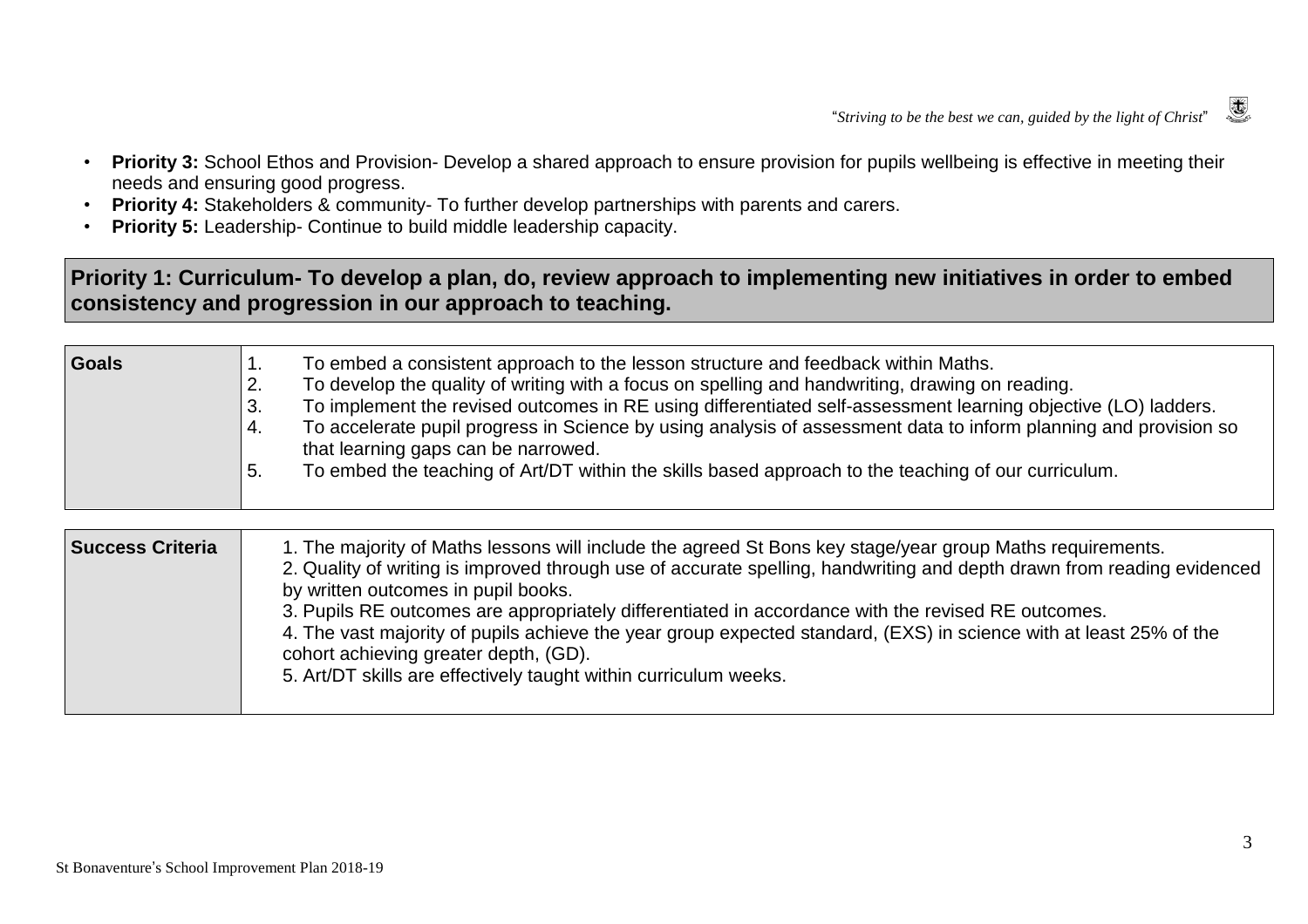

| <b>Actions</b>                                                                                         | <b>Action Owner</b> | <b>Date</b>          | <b>Resources</b>                       | <b>Com Resp</b> | RAG/<br><b>Current</b><br><b>Status</b>                                                            |
|--------------------------------------------------------------------------------------------------------|---------------------|----------------------|----------------------------------------|-----------------|----------------------------------------------------------------------------------------------------|
| Agree, implement and monitor key stage/year group Maths requirements.                                  | Maths leader        | Term 1-<br>ongoing   | <b>Staff</b><br>meeting                | Standard        | <b>Maths</b><br>non<br>negotiab<br>les in<br>place.<br><b>Staff</b><br>meeting<br>planned<br>17/10 |
| Monitor 'S plans' for each major Maths block to ensure that there is effective<br>curriculum coverage. | Maths leader        | Termly               | Non-<br>contact                        | Standard        | Non-<br>contact<br>term <sub>2</sub>                                                               |
| Use Maths pre-test outcomes to inform planning.                                                        | Maths leader        | Ongoing<br>from term | <b>PPA</b>                             | Standard        | Non-<br>contact<br>to<br>monitor<br>term <sub>2</sub>                                              |
| Monitor consistency of Maths lesson structure across KS1 and KS2.                                      | Maths leader        | Term 1-<br>ongoing   | Non-<br>contact,<br>lesson drop<br>ins | Standard        | <b>Staff</b><br>meeting<br>17/10                                                                   |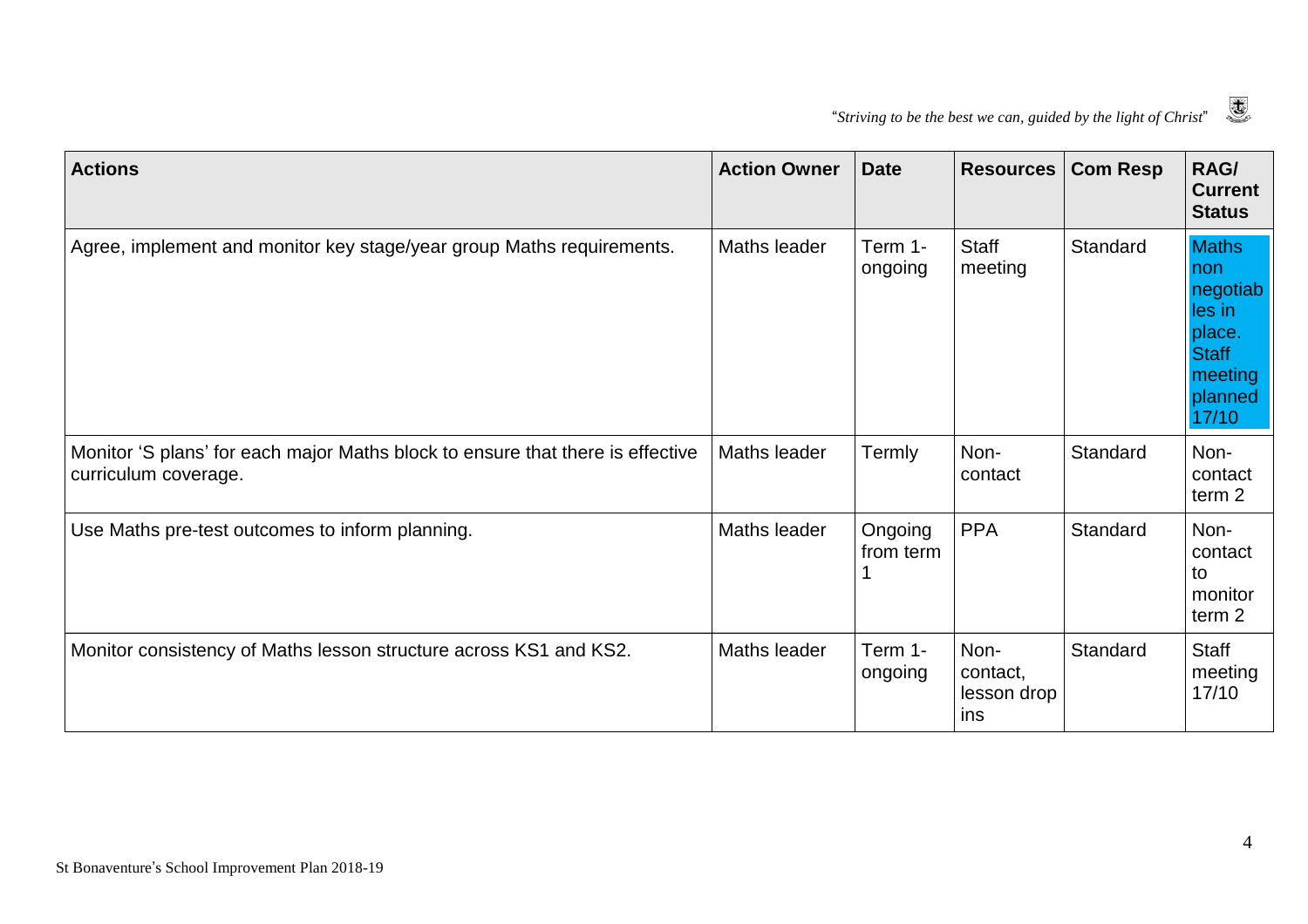

| Carry out an audit with the support of EAL specialist and use outcomes to<br>identify action plan priorities. | HT, DH.                         | Term 1-<br>ongoing | Non-<br>contact                                                  | Standard | Complet<br>ed term<br>1. Action<br>plan in<br>place. |
|---------------------------------------------------------------------------------------------------------------|---------------------------------|--------------------|------------------------------------------------------------------|----------|------------------------------------------------------|
| <b>Identify EAL leader</b>                                                                                    | <b>HT</b>                       | Term 1             |                                                                  | Standard | <b>VG</b><br>identified                              |
| EAL action plan priorities implemented and monitored                                                          | HT, DH, EAL<br>leader           | Term 1-<br>ongoing | Non-<br>contact<br><b>Staff</b><br>meetings<br>Inset<br>training | Standard | <b>EAL</b><br>action<br>plan in<br>place.            |
| Monitor teaching of fluency and variation in Maths across KS1 and KS2.                                        | Maths leader                    | Term 2-<br>ongoing | Non-<br>contact,<br>lesson drop<br>ins                           | Standard | Term 2<br>non-<br>contact                            |
| Embed whole school approach to feedback within Maths.                                                         | Maths leader,<br>class teachers | Term 1-<br>ongoing | <b>Staff</b><br>meetings,<br>non-contact                         | Standard | Term 1<br>introduc<br>ed.                            |
| Agree whole school use of resources to support teaching of Maths and<br>monitor implementation.               | Maths leader,<br>class teachers | Term 1-<br>ongoing | <b>Staff</b><br>meetings                                         | Standard | Term 6<br>2018                                       |
| Develop, implement and monitor whole school approach to teaching of<br>spelling.                              | English leader                  | Term 1-<br>ongoing | <b>Staff</b><br>meetings                                         | Standard | <b>Staff</b><br>meeting<br>term 1                    |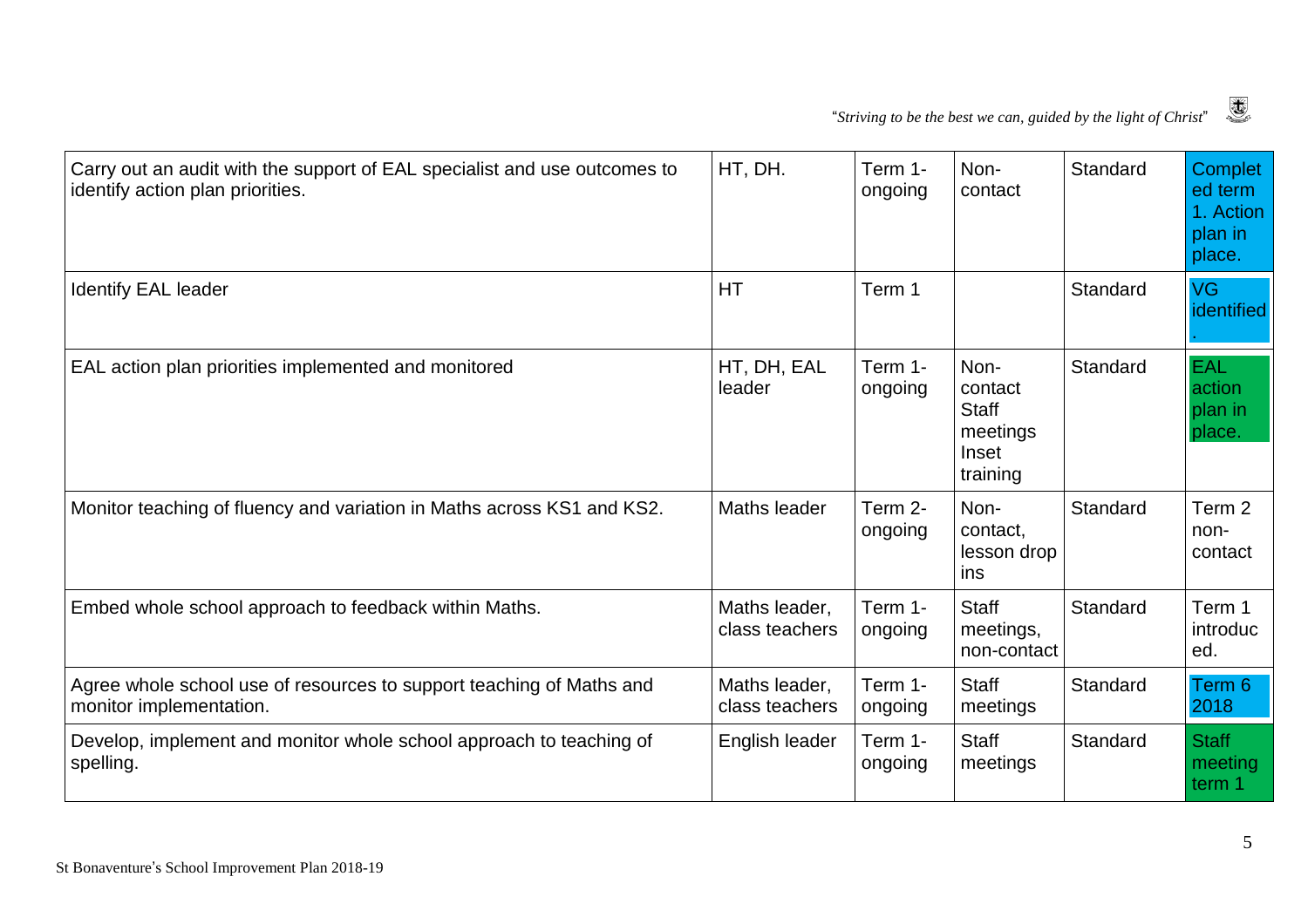| Continue to build upon the new approach to the teaching of whole class<br>reading across the school, including how it links to writing. | English leader                      | Term 1-<br>ongoing | <b>Staff</b><br>meetings,<br>lesson drop<br>ins                   | Standard | Lesson<br>obs term<br>3.                                                                  |
|-----------------------------------------------------------------------------------------------------------------------------------------|-------------------------------------|--------------------|-------------------------------------------------------------------|----------|-------------------------------------------------------------------------------------------|
| Interrogate 17/18 reading outcomes, write and implement an action plan to<br>address teaching and learnings gaps identified.            | English leader/<br>Deputy head      | Term 2             | Non-<br>contact<br><b>Staff</b><br>meetings<br>Lesson<br>drop-ins | Standard | Term 2                                                                                    |
| Agree and deliver training to staff on improving the quality of pupils writing<br>through the focus on cohesion.                        | English leader                      | Term 1-<br>ongoing | <b>Staff</b><br>meeting,<br>non-contact                           | Standard | <b>Newman</b><br>Partnerhi<br>p inset<br>Novemb<br>er<br><b>Staff</b><br>input<br>term 2. |
| Review the approach to handwriting, implement agreed actions and monitor.                                                               | English leader                      | Term 1-<br>ongoing | <b>Staff</b><br>meetings                                          | Standard | <b>Staff</b><br>meeting<br>term 1                                                         |
| Embed a consistent approach to editing of writing within each year group.                                                               | English<br>leader/class<br>teachers | Term 2-<br>ongoing | <b>Staff</b><br>meetings                                          | Standard | Term <sub>3</sub><br>staff<br>training.                                                   |
| Teachers to use the revised RE outcomes as a starting point when planning<br>units of work, drawing up on God Matters when needed.      | <b>Class teachers</b>               | Term 1-<br>ongoing | <b>Staff</b><br>meetings                                          | Standard | <b>Staff</b><br>meeting<br>term 1.                                                        |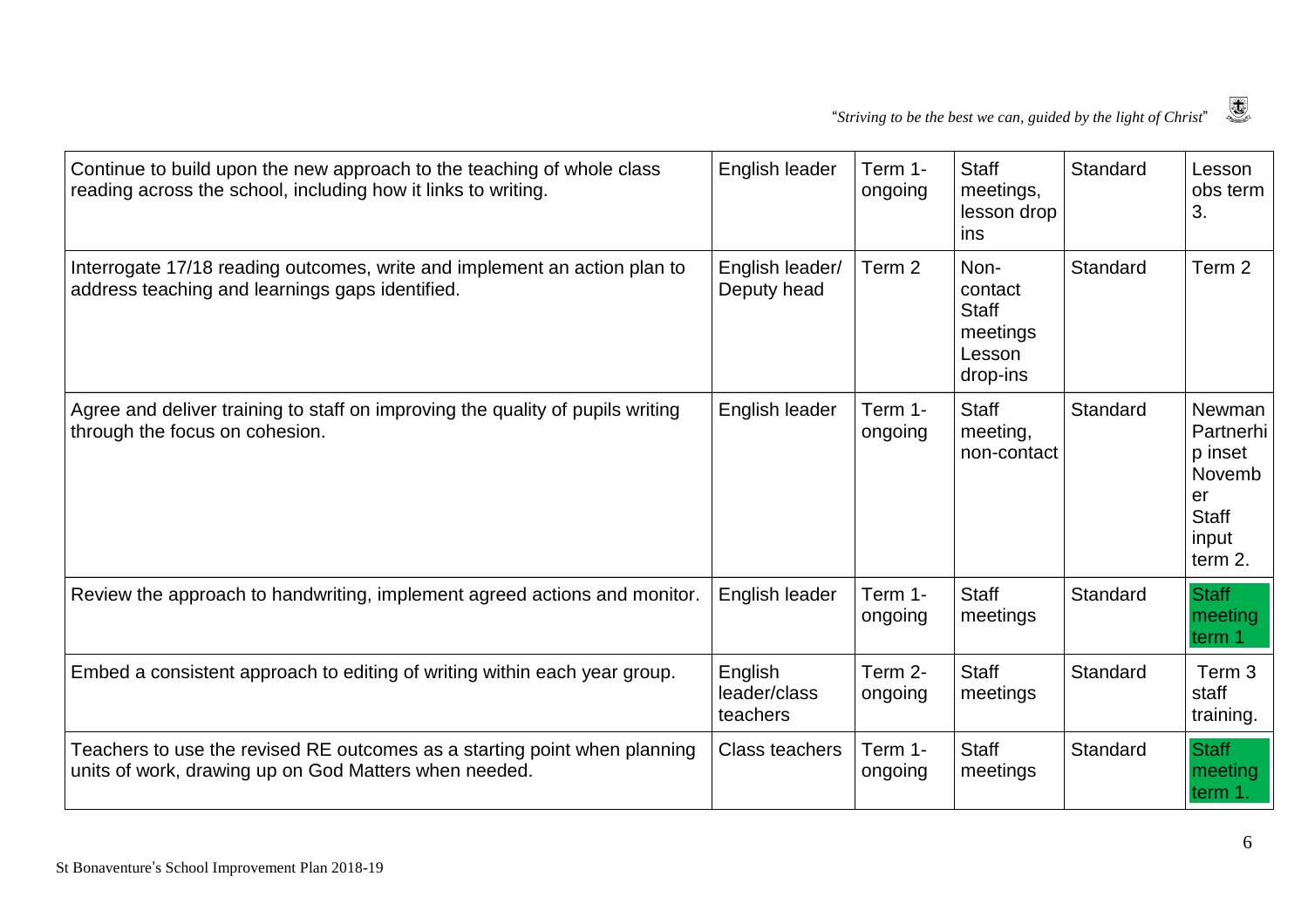| Teachers to differentiate the RE learning objective in line with WT, EXS, GD.                                   | <b>Class teachers</b>                   | Term 1-<br>ongoing | <b>Staff</b><br>meetings               | Standard | Lesson<br>obs term                                              |
|-----------------------------------------------------------------------------------------------------------------|-----------------------------------------|--------------------|----------------------------------------|----------|-----------------------------------------------------------------|
| Teachers to implement RE self-assessment ladders.                                                               | <b>Class teachers</b>                   | Term 1-<br>ongoing | <b>Staff</b><br>meetings               | Standard | <b>Teacher</b><br>s will use<br>these to<br>plan and<br>assess. |
| Teachers use previous year's analysis of cohort data and analysis to inform<br>planning.                        | Science leader,<br>class teachers       | Term 1             | <b>Staff</b><br>meeting,<br><b>PPA</b> | Standard | Term 2<br>science<br>week                                       |
| Analysis of Science data shared with SLT in line with other core subjects.                                      | Science leader                          | Term 2, 4<br>& 6   | <b>SLT</b><br>meetings                 | Standard | Term 3                                                          |
| Train staff in the analysis of science data and the provision needed to fill<br>identified gaps.                | Science leader<br>& class<br>teachers   | Terms 1,<br>3 & 5  | <b>Staff</b><br>meetings               | Standard | <b>Staff</b><br>meeting<br>term <sub>2</sub>                    |
| Develop portfolio of evidence demonstrating pupils growth in their scientific<br>imagination and understanding. | Science leader                          | Ongoing            | Non-<br>contact                        | Standard | Evernote                                                        |
| Link Art/DT skills with curriculum topics.                                                                      | Art/DT leaders                          | Term 1-<br>ongoing | PPA time                               | Standard | <b>Staff</b><br>meeting<br>term 1                               |
| Provide training for teaching staff to deliver Art/DT skills within topic weeks.                                | Art/DT leaders<br>All teaching<br>staff | Term 1-<br>ongoing | <b>Staff</b><br>meetings               | Standard | Term 4                                                          |
| Monitor Art/DT skills progression across the school.                                                            | Art/DT leaders                          | Term1-<br>ongoing  | Non-<br>contact                        | Standard | Term <sub>3</sub>                                               |

 $\sim$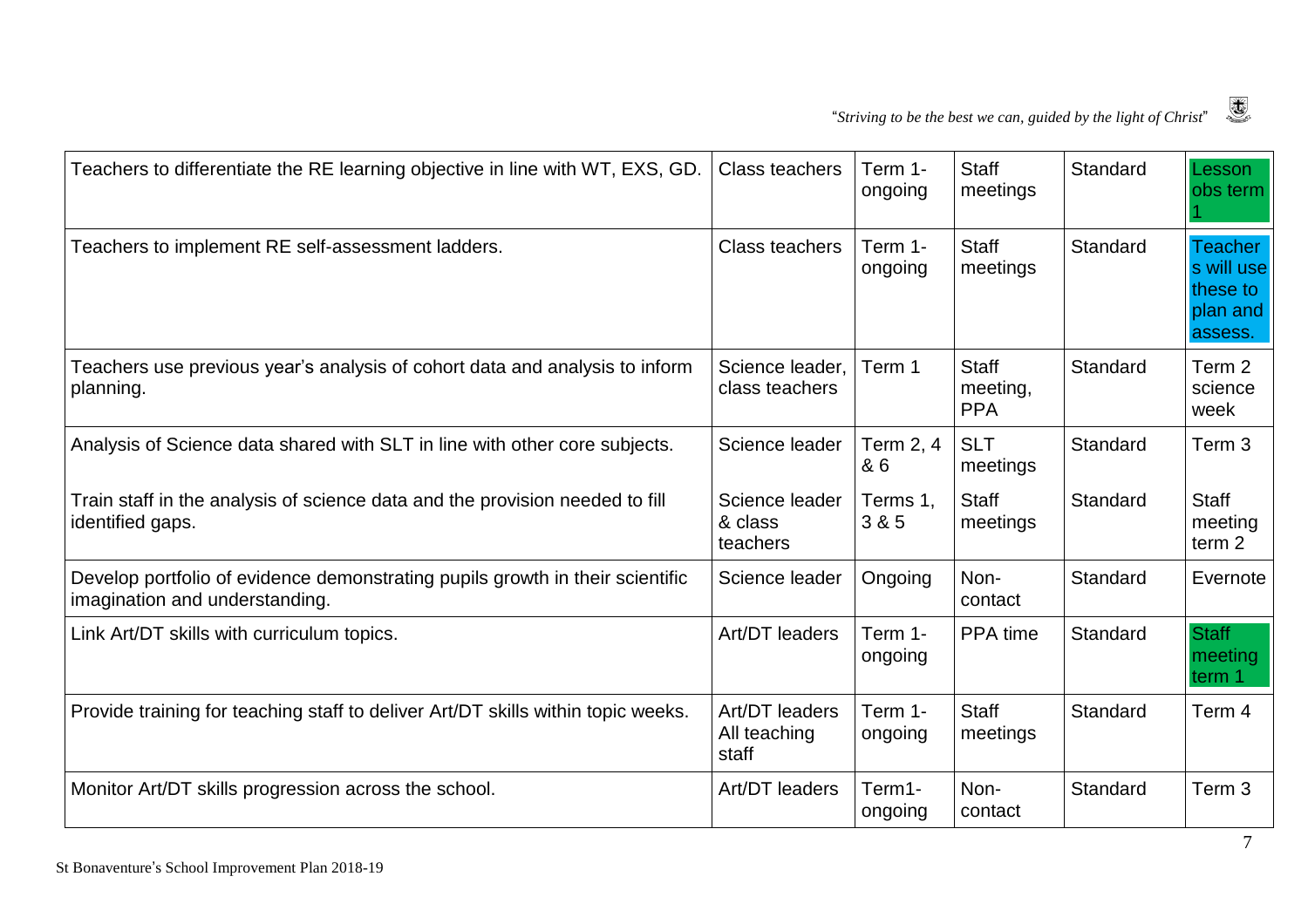| Develop a portfolio of evidence demonstrating progression in skills across | $Art/D^{\top}$<br>leaders | <b>Lerm</b><br>. | Non-    | Standard | erm 3     |
|----------------------------------------------------------------------------|---------------------------|------------------|---------|----------|-----------|
| the Art and DT curriculum.                                                 |                           | ongoing          | contact |          | , ongoing |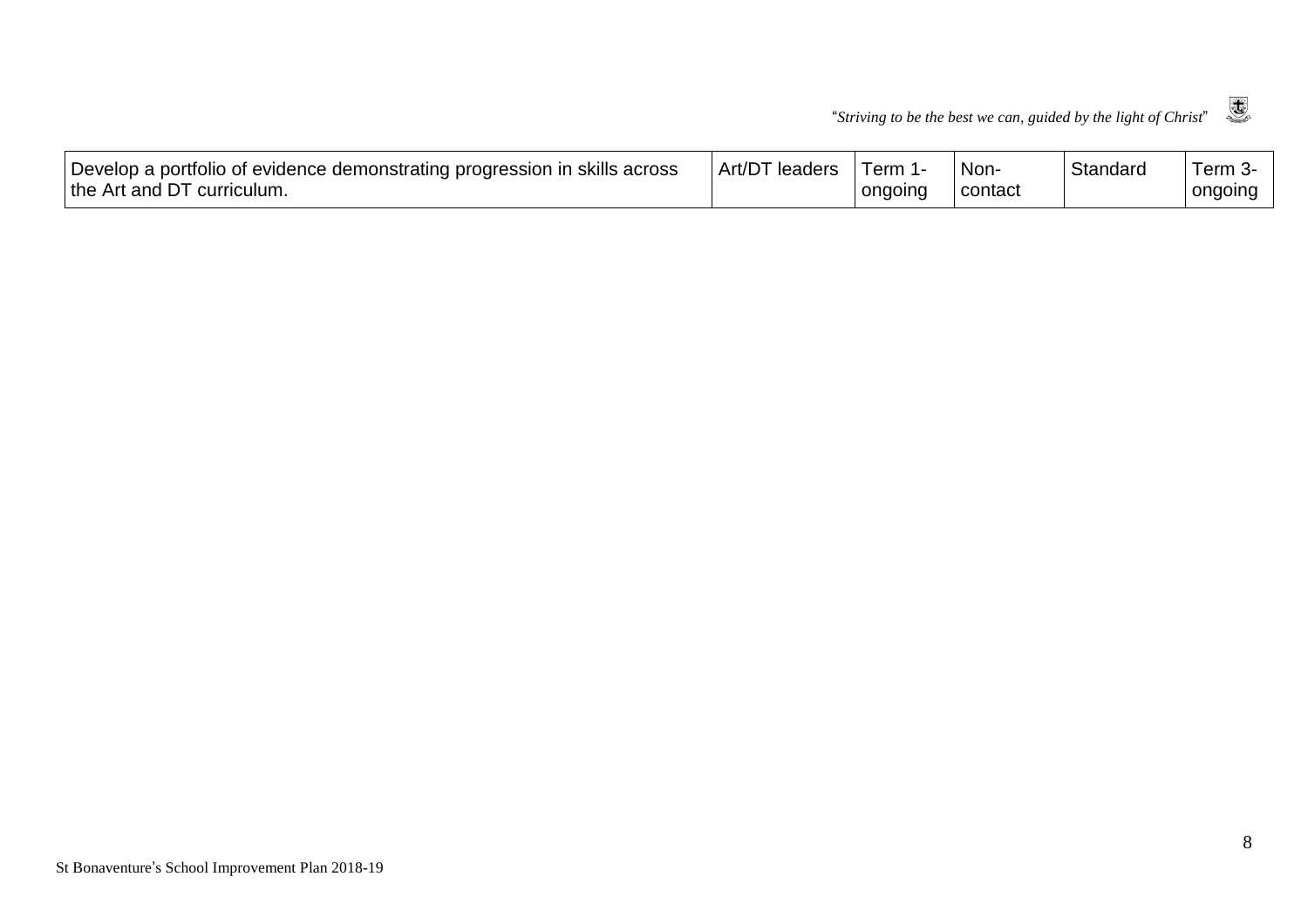| Monitoring                                             |                                                  |             |  |  |  |  |
|--------------------------------------------------------|--------------------------------------------------|-------------|--|--|--|--|
| <b>Action</b>                                          | By whom?                                         | <b>When</b> |  |  |  |  |
| Implementation and impact of subject specific actions. | Maths, English, RE, Science, Art and DT leaders. | Terms 1-5.  |  |  |  |  |
|                                                        |                                                  |             |  |  |  |  |

| Evaluation                    |                                                                  |                |  |  |  |  |
|-------------------------------|------------------------------------------------------------------|----------------|--|--|--|--|
| <b>Action</b>                 | By whom?                                                         | When           |  |  |  |  |
| Reports to SLT                | Maths, English, RE, Science, Art and DT leaders.                 | Terms 1-5      |  |  |  |  |
| Reports to Standard committee | Headteacher, Maths, English, RE, Science, Art and DT<br>leaders. | Terms 2, 4 & 6 |  |  |  |  |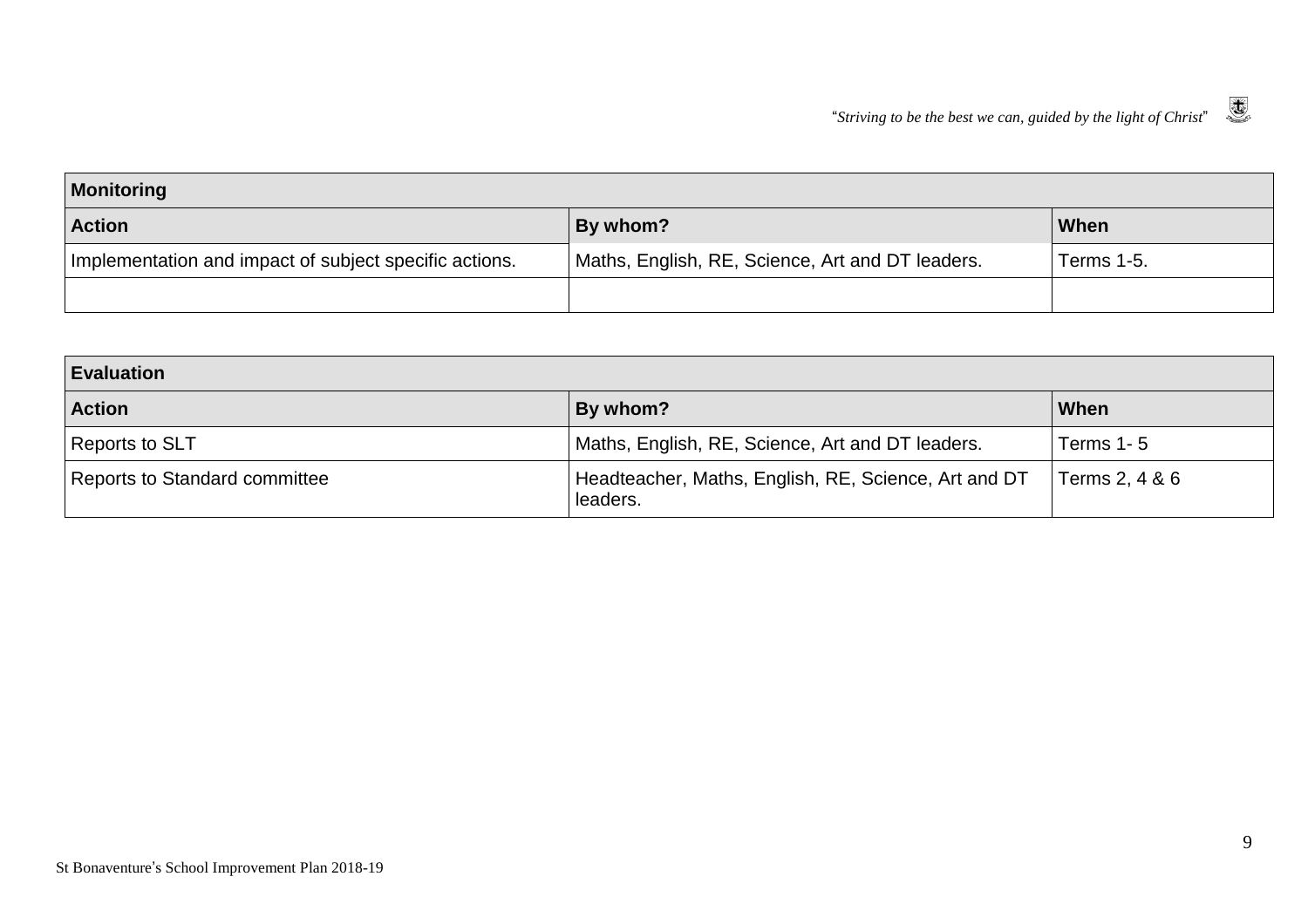## **Priority 2: Assessment- Monitoring of pupil progress is robust and is effective in accelerating progress.**

| Goals | 1. To establish a robust approach to pupil progress monitoring so that all pupils are identified at the point of where they<br>may be at risk of not achieving expected progress.<br>2. To embed a revised approach to moderation so that year groups work closely to identify at risk |
|-------|----------------------------------------------------------------------------------------------------------------------------------------------------------------------------------------------------------------------------------------------------------------------------------------|
|       | pupils/groups/subjects/areas of weakness.<br>3. To adopt a plan, do, review approach to staff working practices in order to develop consistency of agreed                                                                                                                              |
|       | approaches to learning.<br>4. To refine the SIMs mark sheets so that pupils can be readily identified as exceeding, achieving or at risk of not<br>making good progress.                                                                                                               |

| <b>Success Criteria</b> | 1. Pupil progress monitoring is effective in identifying pupils who are at risk of not achieving expected progress.<br>2. Teaching staff work effectively to moderate pupil outcomes and identify actions for improvement. |
|-------------------------|----------------------------------------------------------------------------------------------------------------------------------------------------------------------------------------------------------------------------|
|                         | 3. Staff work effectively to embed agreed best practice across the school.                                                                                                                                                 |
|                         | 4. SIMs mark sheets are refined and are effective in identifying pupil's attainment and progress at assessment points<br>throughout the year.                                                                              |

| <b>Actions</b>                                                     | <b>Action Owner</b> | <b>Date</b> | <b>Resources   Com Resp</b> |          | RAG/<br><b>Current</b><br><b>Status</b>                                                    |
|--------------------------------------------------------------------|---------------------|-------------|-----------------------------|----------|--------------------------------------------------------------------------------------------|
| Review SLT processes and procedures for monitoring pupil progress. | <b>SLT</b>          | Term 1      | <b>SLT</b><br>meeting       | Standard | Term 2-<br>2018<br>Pupil<br><b>Progress</b><br>meetings<br>identify<br>  issues<br>related |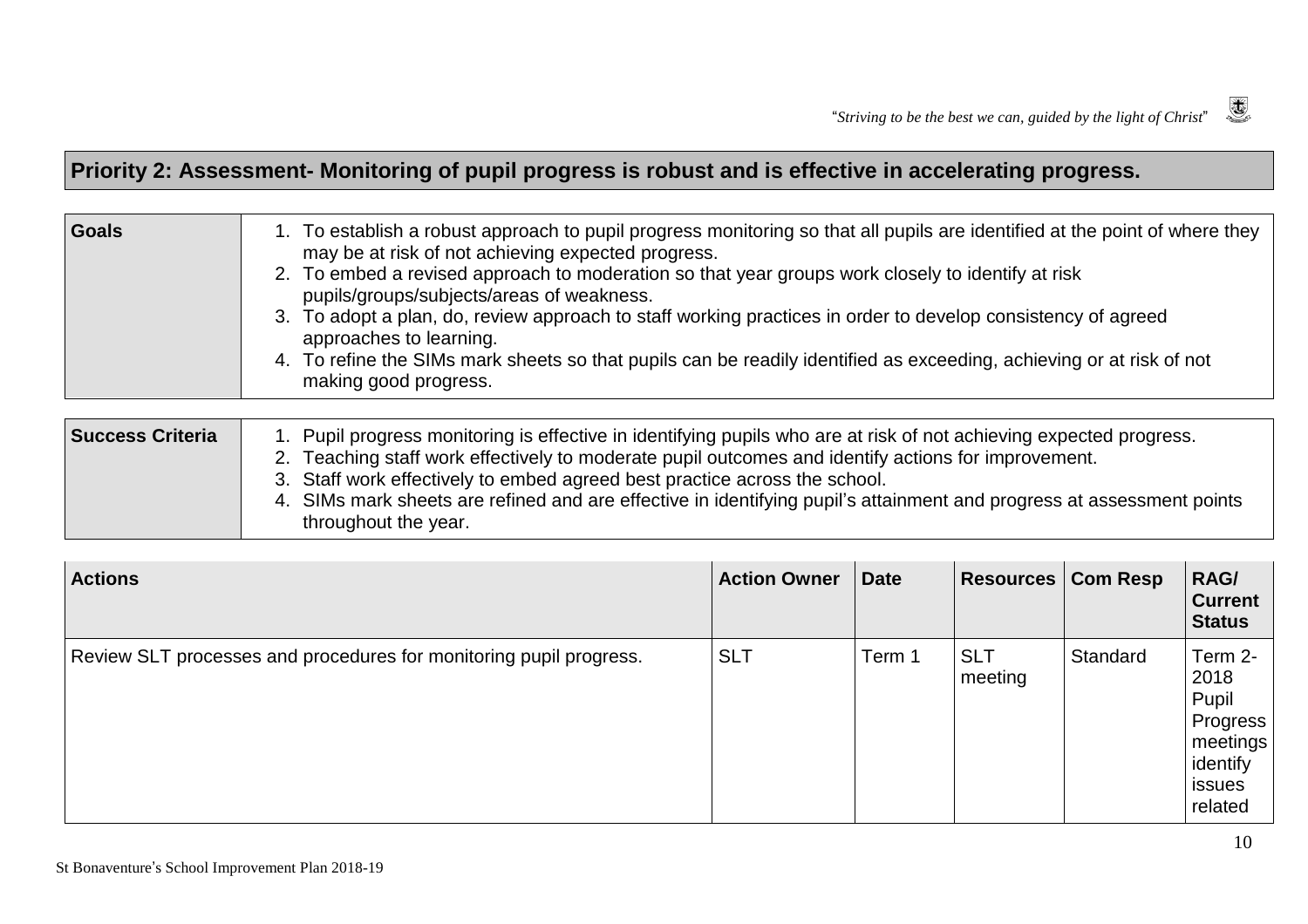|                                                                 | O. |
|-----------------------------------------------------------------|----|
| "Striving to be the best we can, guided by the light of Christ" |    |

| <b>Actions</b>                                                                                                       | <b>Action Owner</b> | <b>Date</b>        | <b>Resources</b>                        | <b>Com Resp</b> | RAG/<br><b>Current</b><br><b>Status</b>                                                |
|----------------------------------------------------------------------------------------------------------------------|---------------------|--------------------|-----------------------------------------|-----------------|----------------------------------------------------------------------------------------|
|                                                                                                                      |                     |                    |                                         |                 | to<br>gender.<br>FS Ks1<br>and KS2<br>to<br>analyse<br>data:<br>focus<br>gender        |
| Identify and implement framework for monitoring pupil progress.                                                      | <b>SLT</b>          | Term 1             | <b>SLT</b><br>meeting                   | Standard        | Term 1<br>PP<br>progress<br>meetings<br>at the<br>start and<br>end of<br>each<br>term. |
| SENDCo to support and monitor provision for identified pupils.                                                       | <b>SENDCo</b>       | Term 1-<br>ongoing | Ongoing                                 | Standard        | Term 1-<br>ongoing                                                                     |
| SENDCo alongside SLT develop assessment strategy for SEN pupils not<br>working within their year group expectations. | <b>SENDCo</b>       | Term 1-<br>ongoing | <b>SLT</b><br>Assessmen<br>t strategies | Standard        | Term 2<br>in prep.<br>For<br>assessm<br>ent week                                       |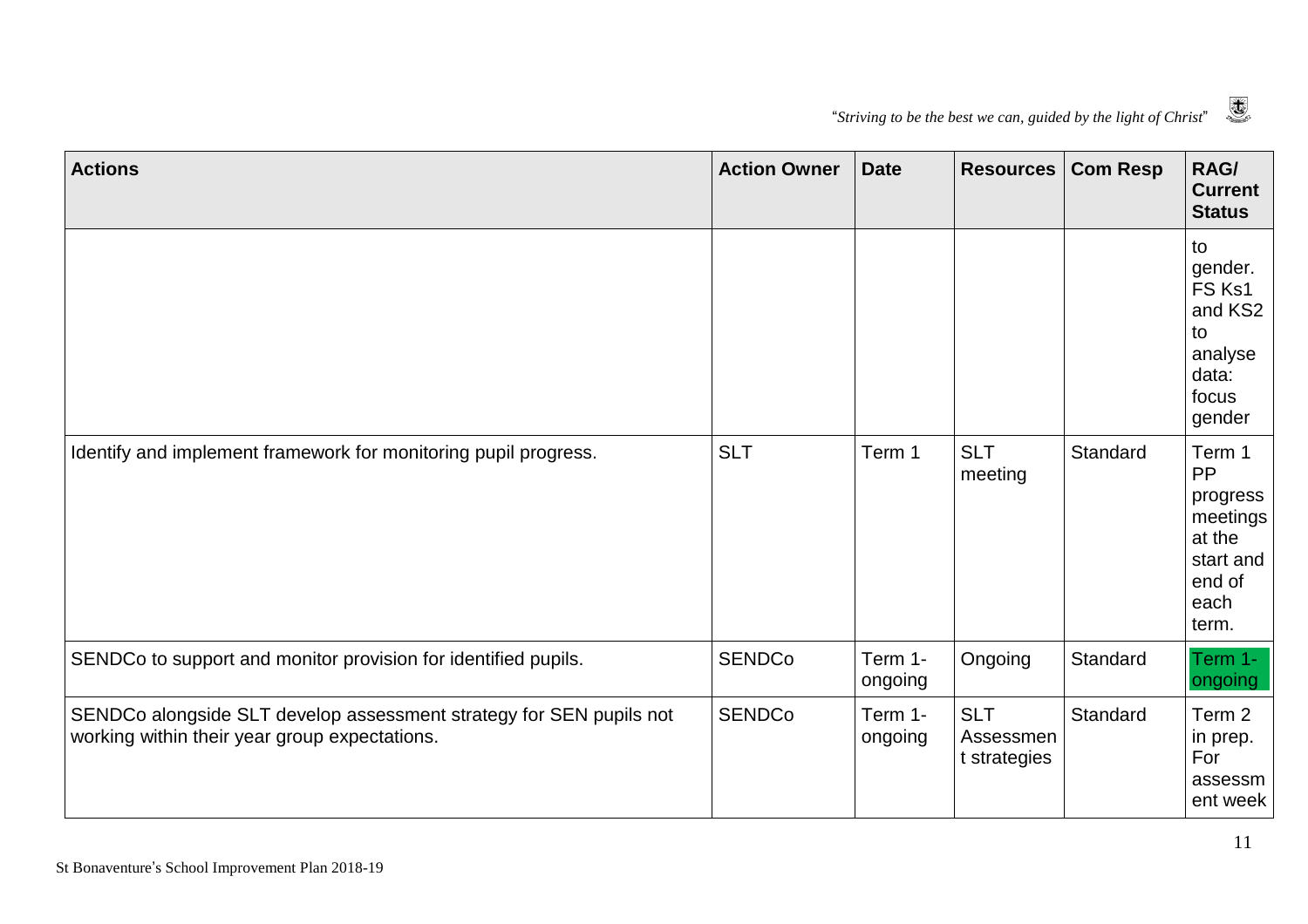

| <b>Actions</b>                                                                                                                                                         | <b>Action Owner</b> | <b>Date</b>           | <b>Resources</b>                                   | <b>Com Resp</b> | RAG/<br><b>Current</b><br><b>Status</b>                           |
|------------------------------------------------------------------------------------------------------------------------------------------------------------------------|---------------------|-----------------------|----------------------------------------------------|-----------------|-------------------------------------------------------------------|
| SENDCo to work in class monitoring impact of interventions and providing<br>advice to class teachers.                                                                  | <b>SENDCo</b>       | Term 1-<br>ongoing    | <b>SENDCo</b><br>non-contact                       | Standard        | Term 1-<br>ongoing                                                |
| PP teacher/s to support and monitor provision for identified pupils.                                                                                                   | PP teacher          | Term $1 -$<br>ongoing | Ongoing                                            | Standard        | Term 1<br>and<br>ongoing                                          |
| Agree and implement moderation timetable of events which includes<br>opportunities for year group and cross phase moderation in line with<br>assessment periods.       | <b>SLT</b>          | Term 1-<br>ongoing    | <b>Staff</b><br>meetings                           | Standard        | Term 2                                                            |
| Plan staff meeting and monitoring and evaluation timetable to allow plan, do,<br>and review approach to school improvement.                                            | <b>SLT</b>          | Term 1-<br>ongoing    | <b>Staff</b><br>meetings/<br><b>KS</b><br>meetings | Standard        | Impleme<br>nted in<br><b>RE</b><br><b>Maths</b><br>and<br>English |
| Review SIMs mark sheets and implement agreed changes so that pupils are<br>identified at the point of where they may be at risk of not achieving expected<br>progress. | <b>SLT</b>          | Term 1                | <b>Staff</b><br>meeting                            | Standard        | <b>Draft</b> in<br>place.<br>Introduci<br>ng term                 |

| Monitoring    |          |             |
|---------------|----------|-------------|
| <b>Action</b> | By whom? | <b>When</b> |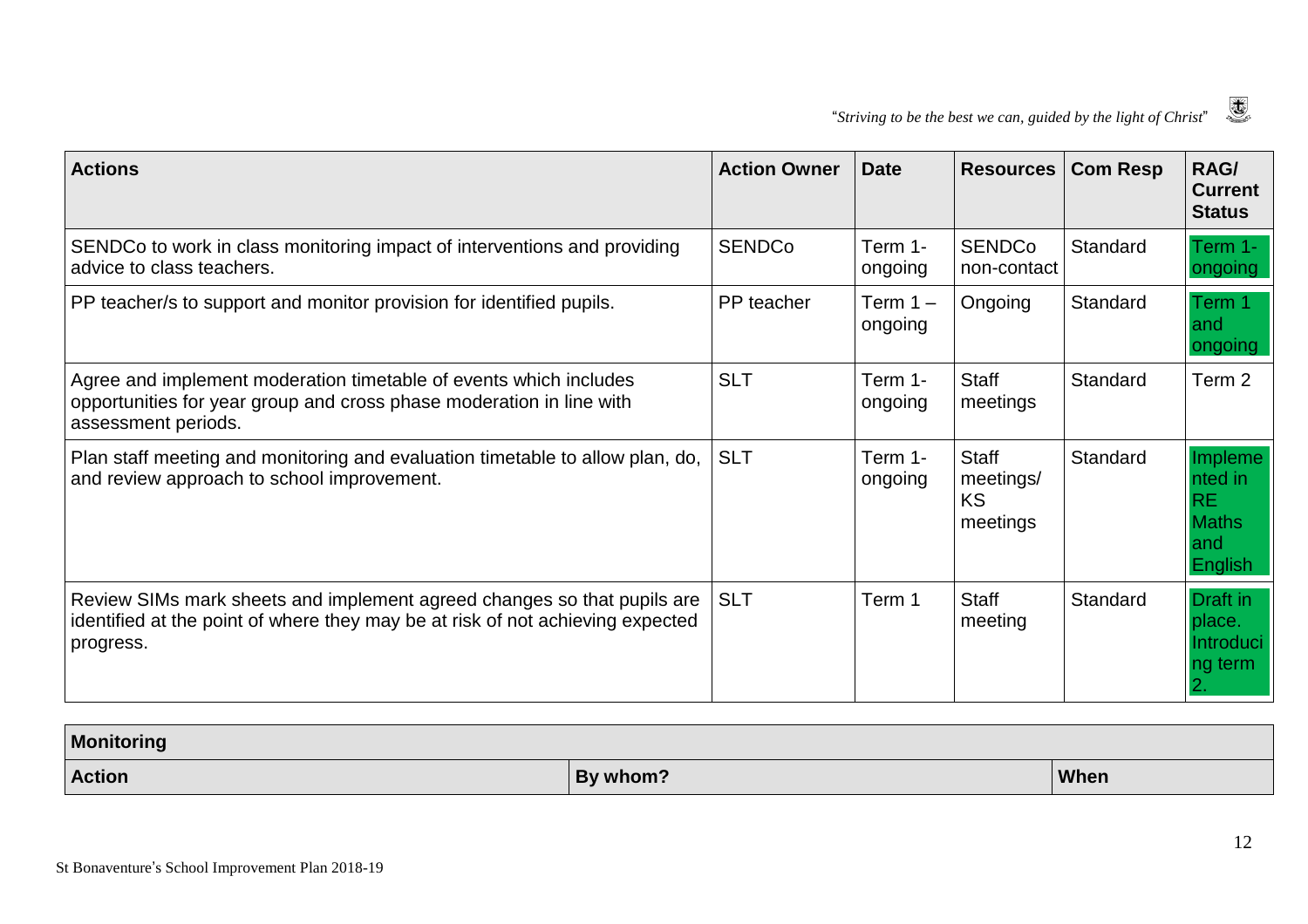| Monitor impact of classroom provision using a range of<br>methods (work scrutiny, drop ins, data analysis) | <b>SENDCo</b>          | Term 1-5  |
|------------------------------------------------------------------------------------------------------------|------------------------|-----------|
| Monitor impact of classroom provision using a range of<br>methods (work scrutiny, drop ins, data analysis) | Pupil premium teachers | Terms 1-5 |
| Analysis of identified vulnerable pupil level data                                                         | Assessment leader      | Term 1-6  |

| <b>Evaluation</b>             |                              |                |  |  |
|-------------------------------|------------------------------|----------------|--|--|
| <b>Action</b>                 | $ $ By whom?                 | ∣ When         |  |  |
| Reports to SLT                | Subject leaders              | Terms 1-5      |  |  |
| Reports to Standard committee | Headteacher, subject leaders | Terms 2, 4 & 6 |  |  |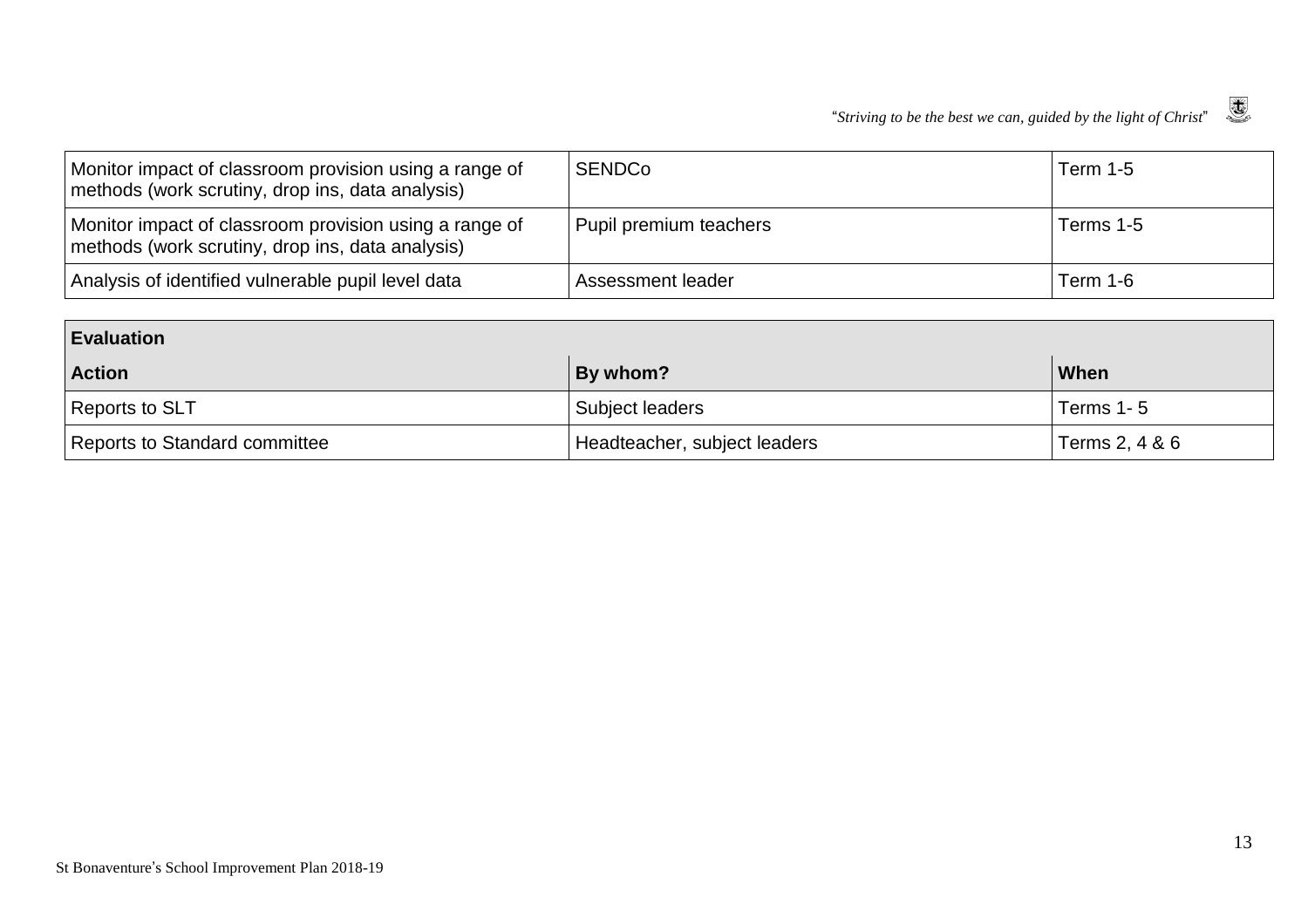Priority 3: School Ethos and Provision- Develop a shared approach to ensure provision for pupils wellbeing is **effective in meeting their needs and ensuring good progress:**

a. Key stage and subject leaders take a significant role in leading strategies to impact on pupil progress.

**b. All staff share responsibility for driving strategies for pupils mental health and wellbeing.**

| <b>Goals</b> | 1. To implement agreed practices and procedures to support pupil's emotional, mental health and wellbeing so that good<br>progress is achieved.                                                                                                                                       |
|--------------|---------------------------------------------------------------------------------------------------------------------------------------------------------------------------------------------------------------------------------------------------------------------------------------|
|              | 2. The support provided to meet the needs of vulnerable pupils is effective in accelerating progress and supports pupils to<br>at least achieve the EXS for their year group.                                                                                                         |
|              | 3. To identify the barriers which are preventing identified individuals from making at least good progress/EXS.<br>4. To create a culture within the school where all staff have high expectations for their part in the progress of pupils across<br>their year group and key stage. |
|              | 5. To develop a language rich environment appropriate to age across the school.<br>6. To use St Bon's coaching model as a strategy for identifying and sharing best practice within our PLC, to support<br>vulnerable pupils.                                                         |
|              |                                                                                                                                                                                                                                                                                       |

| <b>Success Criteria</b> | 1. Whole school approach to supporting pupil's emotional and mental health and wellbeing is agreed and implemented<br>by all staff.               |
|-------------------------|---------------------------------------------------------------------------------------------------------------------------------------------------|
|                         | 2. Achievement of identified vulnerable pupils is at least in line with their peers.                                                              |
|                         | 3. Barriers preventing identified pupils from making good progress are identified and appropriate support provided.                               |
|                         | 4. Class teachers work collaboratively to plan provision and develop pedagogy so that all pupils at least remain on their<br>progress trajectory. |
|                         | 5. The learning environment is language rich and supports pupils written and spoken English.                                                      |
|                         | 6. Staff work collaboratively to develop and share best practice.                                                                                 |
|                         |                                                                                                                                                   |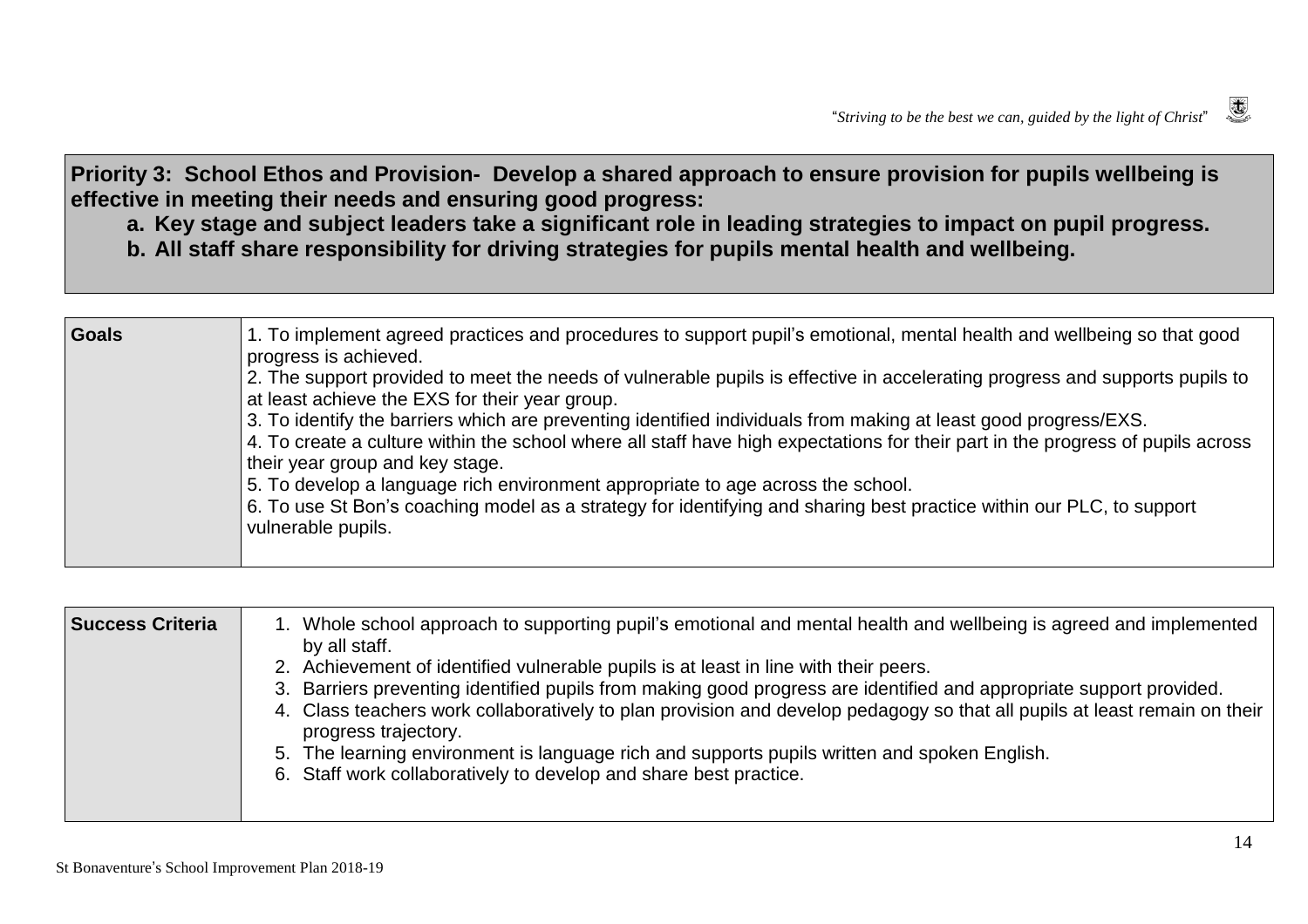

| <b>Actions</b>                                                                                              | <b>Action Owner</b> | <b>Date</b> | <b>Resources   Com Resp</b> |             | RAG/<br><b>Current</b><br><b>Status</b>                                                                                       |
|-------------------------------------------------------------------------------------------------------------|---------------------|-------------|-----------------------------|-------------|-------------------------------------------------------------------------------------------------------------------------------|
| Agree and implement whole school approach to supporting pupil's<br>emotional, mental health and well-being. | <b>SLT</b>          | Term 1      | <b>Staff</b><br>meeting     | <b>MECP</b> | Vulnerab<br>le pupil<br>list<br>identified<br>Staff<br>meeting<br>arranged<br>for term<br>3.<br>Whole<br>singing<br>regularly |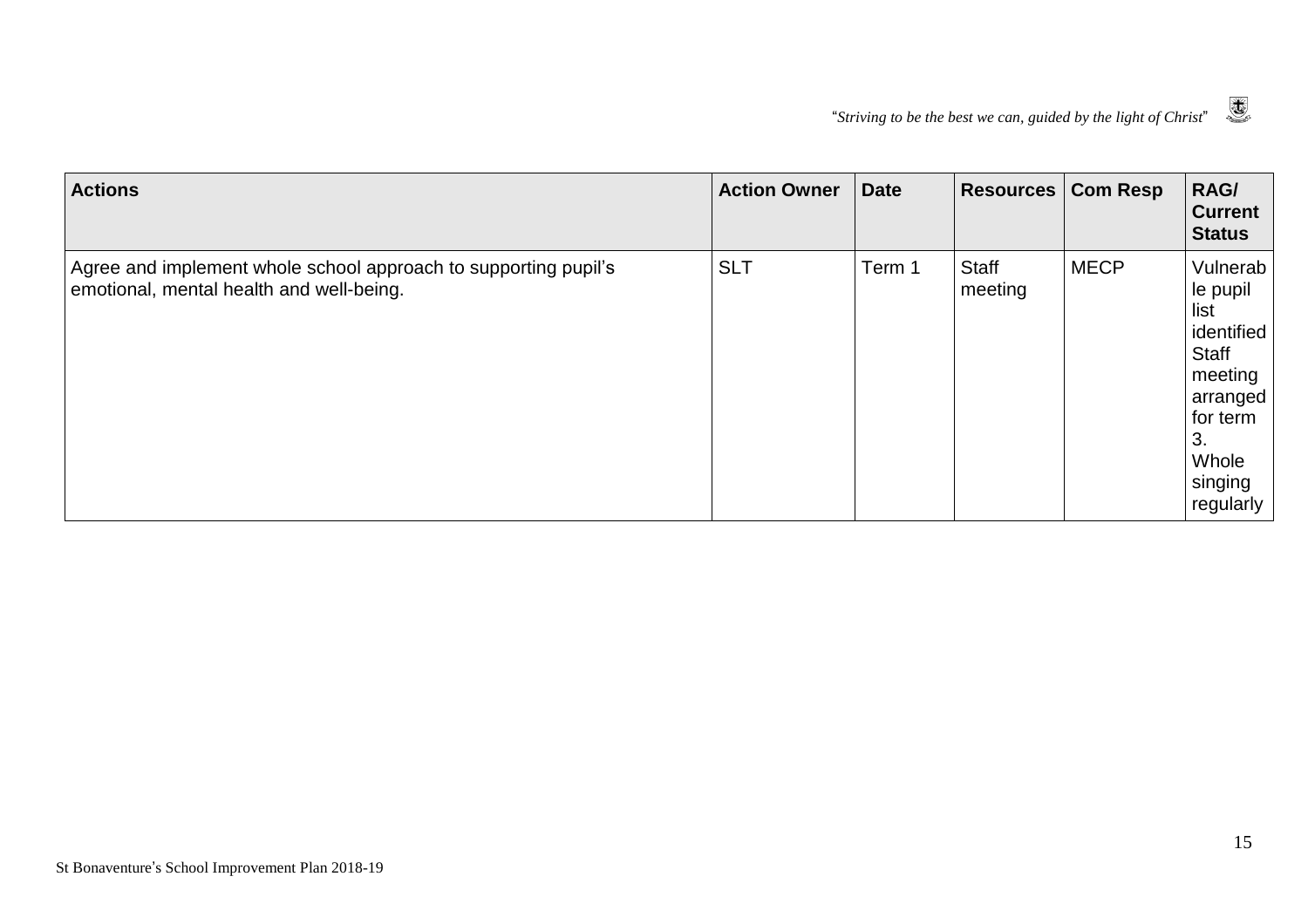

| Train all staff in agreed emotional, mental health and well-being strategies.                                                                                       | <b>SLT</b>    | Term 1<br>ongoing                     | <b>Staff</b><br>meetings/<br>twilight<br>meeting | <b>MECP</b> | Safegua<br>rding<br>team<br>agenda<br>term <sub>2</sub><br>Team<br>member<br>received<br>training<br>and plan<br>program<br>me of<br>dissemin<br>ation<br>term <sub>2</sub> |
|---------------------------------------------------------------------------------------------------------------------------------------------------------------------|---------------|---------------------------------------|--------------------------------------------------|-------------|-----------------------------------------------------------------------------------------------------------------------------------------------------------------------------|
| Monitor impact of whole school approach to supporting pupil's emotional,<br>mental health and well-being.                                                           | SLT/all staff | Term 2, 4,<br>6- in line<br>with data | SLT/Staff/<br>pupil<br>progress<br>meeting       | <b>MECP</b> |                                                                                                                                                                             |
| Revisit the whole school approach to supporting pupil's emotional, mental<br>health and well-being and make recommendations for improvement to<br>approach.         | All staff     | Term 5                                | Staff/SLT<br>meetings                            | <b>MECP</b> |                                                                                                                                                                             |
| Train staff in identifying barriers preventing pupils from making at least good<br>progress and implement agreed strategies to support acceleration of<br>progress. | SLT/all staff | Term 1                                | <b>SLT</b><br>meeting                            | <b>MECP</b> | <b>Barriers</b><br>identified<br>for Pupil<br>Premium<br>pupils.                                                                                                            |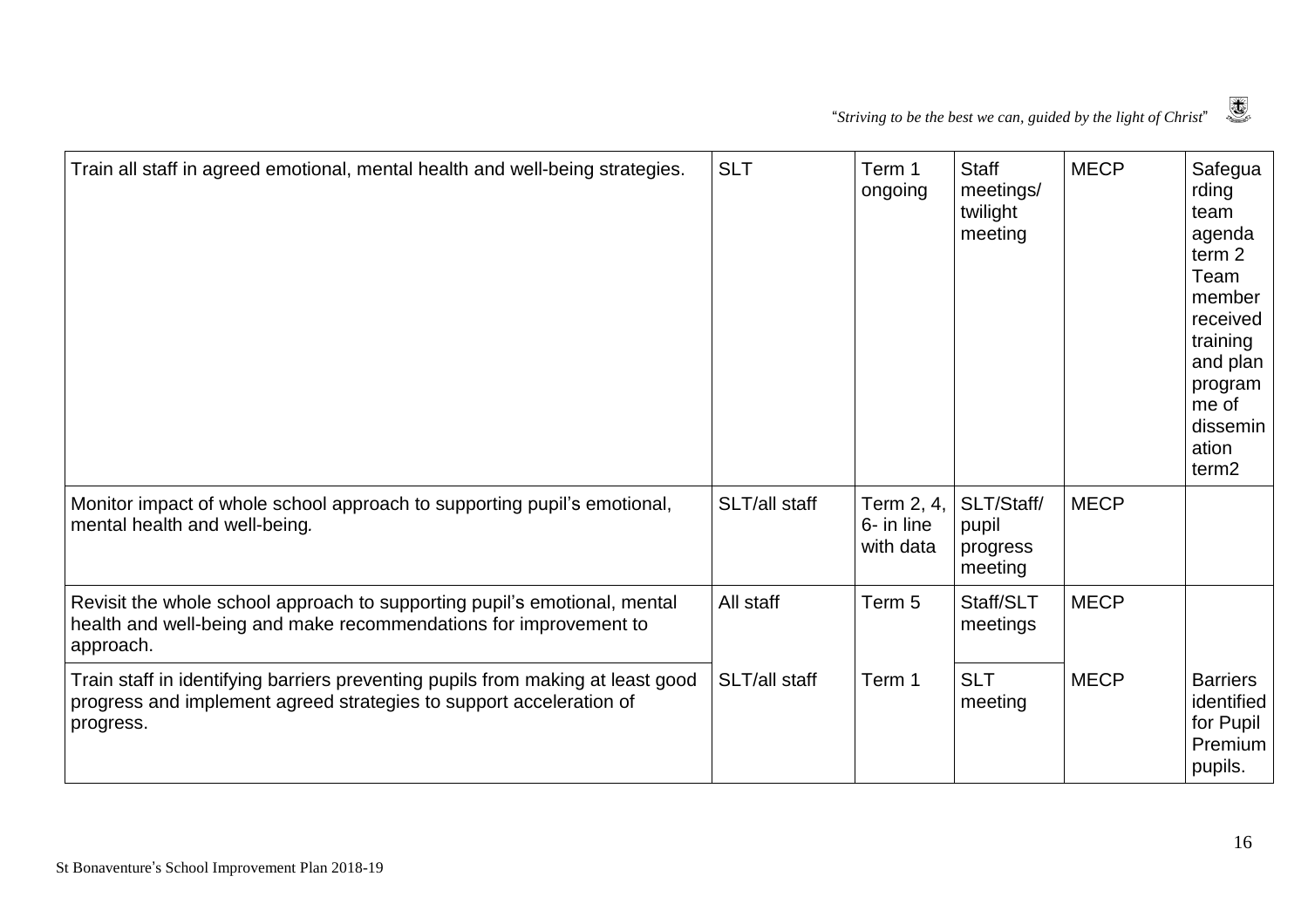| Develop a language rich approach to support all pupils. | SLT/all staff | Term 1 | <b>Staff</b><br>meeting/<br>twilight | <b>MECP</b> | Address<br>ed<br>though<br>l work<br>with EAL<br>consulta<br>nt. |
|---------------------------------------------------------|---------------|--------|--------------------------------------|-------------|------------------------------------------------------------------|
|---------------------------------------------------------|---------------|--------|--------------------------------------|-------------|------------------------------------------------------------------|

| <b>Monitoring</b>                                                                            |                                                             |               |  |  |
|----------------------------------------------------------------------------------------------|-------------------------------------------------------------|---------------|--|--|
| <b>Action</b>                                                                                | By whom?                                                    | ∣ When        |  |  |
| Analysis of term 2, 4 & 6 assessment.                                                        | Assessment leader and key stage leaders & class<br>teachers | Term 2, 4 & 6 |  |  |
| Review effectiveness of strategies in line with data.                                        | <b>SENCO</b>                                                | Term 2, 4 & 6 |  |  |
| SENCO to observe the impact of agreed strategies for<br>identified individuals within class. | <b>SENCO</b>                                                | Terms 1,3 & 5 |  |  |
| Pupil questionnaire                                                                          | Deputy head                                                 | Term 3 & 6    |  |  |

| <b>Evaluation</b>              |                                                                                                    |                |  |  |
|--------------------------------|----------------------------------------------------------------------------------------------------|----------------|--|--|
| <b>Action</b>                  | By whom?                                                                                           | ∣ When         |  |  |
| Reports to SLT                 | Assessment, Maths, English, Keystage2, Key stage 1 & Terms 1,2,3,4,5,6<br><b>Reception leaders</b> |                |  |  |
| Reports to Standards committee | Headteacher, Assessment, Maths, English, Keystage2,<br>Key stage 1 & Reception leaders             | Terms 2, 4 & 6 |  |  |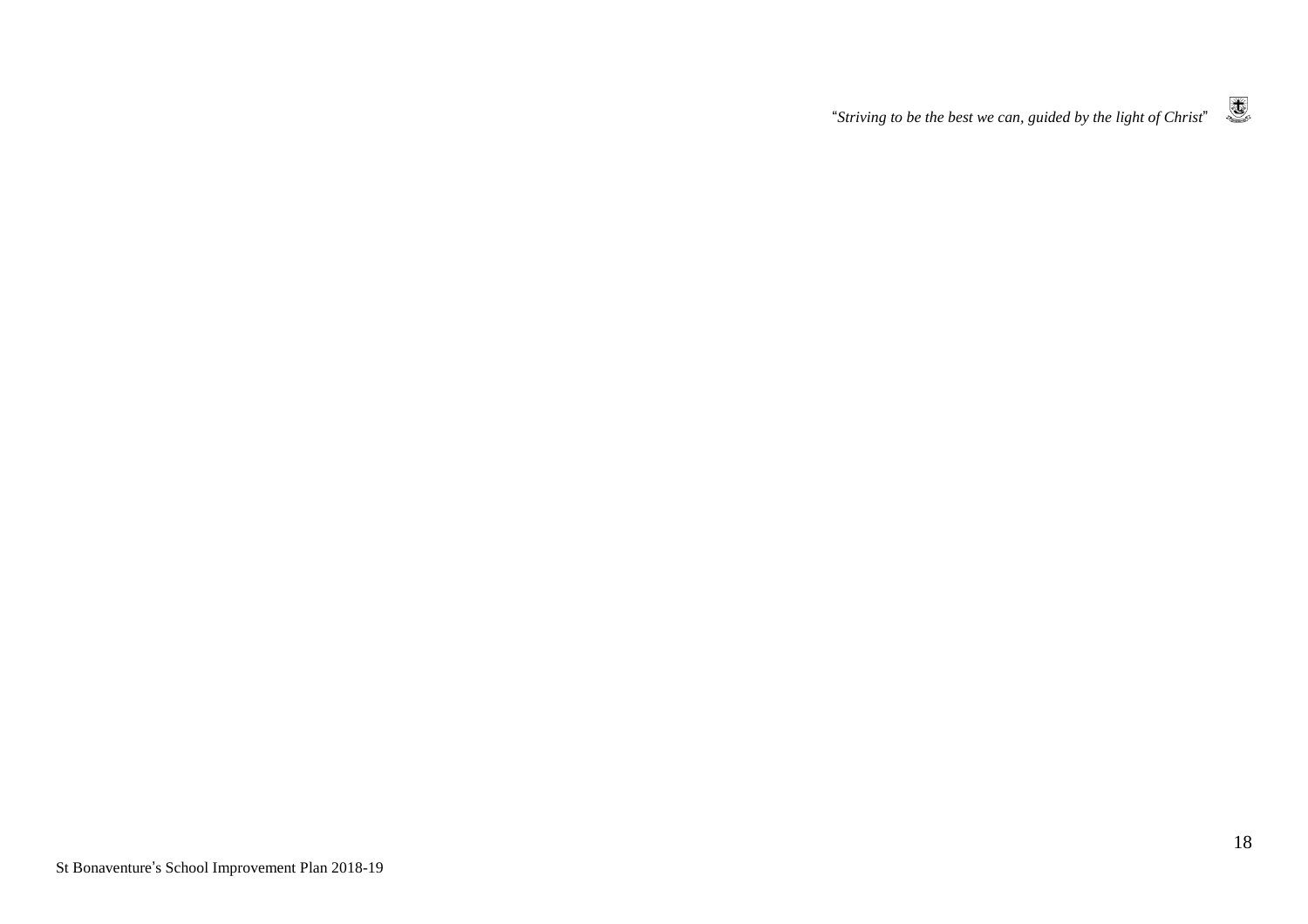**Priority 4: Stakeholders and community —To further develop partnerships with parents and carers by:**

- **a. Providing parents with the information about what their child is learning in class each week.**
- b. Providing parents with an understanding of the St Bons teaching methods so that they can support their child **at home.**
- **c. Ensuring GDPR compliance on all matters involving their children.**

| <b>Goals</b> | 1. Provide parents with information and workshops in response to the parents questionnaire findings<br>2. Ensure that all staff follow homework expectations.<br>3. Ensure the school website provides parents with weekly information about the homework that has been set.<br>4. Ensure that school website class pages carry termly information about topics being studied in English, Maths and<br>cross curricular topics.<br>5. Ensuring the GDPR action plan is implemented. |
|--------------|-------------------------------------------------------------------------------------------------------------------------------------------------------------------------------------------------------------------------------------------------------------------------------------------------------------------------------------------------------------------------------------------------------------------------------------------------------------------------------------|
|              |                                                                                                                                                                                                                                                                                                                                                                                                                                                                                     |

| <b>Success Criteria</b><br>1. Parents effectively support their children's learning and home school partnership is stronger.<br>2. Parents are informed about their child's weekly homework.<br>3. Parents are able to use year group/ class pages on website to support their child's learning.<br>4. The school website enables parents to keep up to date with their child/children termly English,<br>Maths and cross curricular topics.<br>5. There is evidence in place demonstrating evidence of GDPR compliance. |  |
|--------------------------------------------------------------------------------------------------------------------------------------------------------------------------------------------------------------------------------------------------------------------------------------------------------------------------------------------------------------------------------------------------------------------------------------------------------------------------------------------------------------------------|--|
|--------------------------------------------------------------------------------------------------------------------------------------------------------------------------------------------------------------------------------------------------------------------------------------------------------------------------------------------------------------------------------------------------------------------------------------------------------------------------------------------------------------------------|--|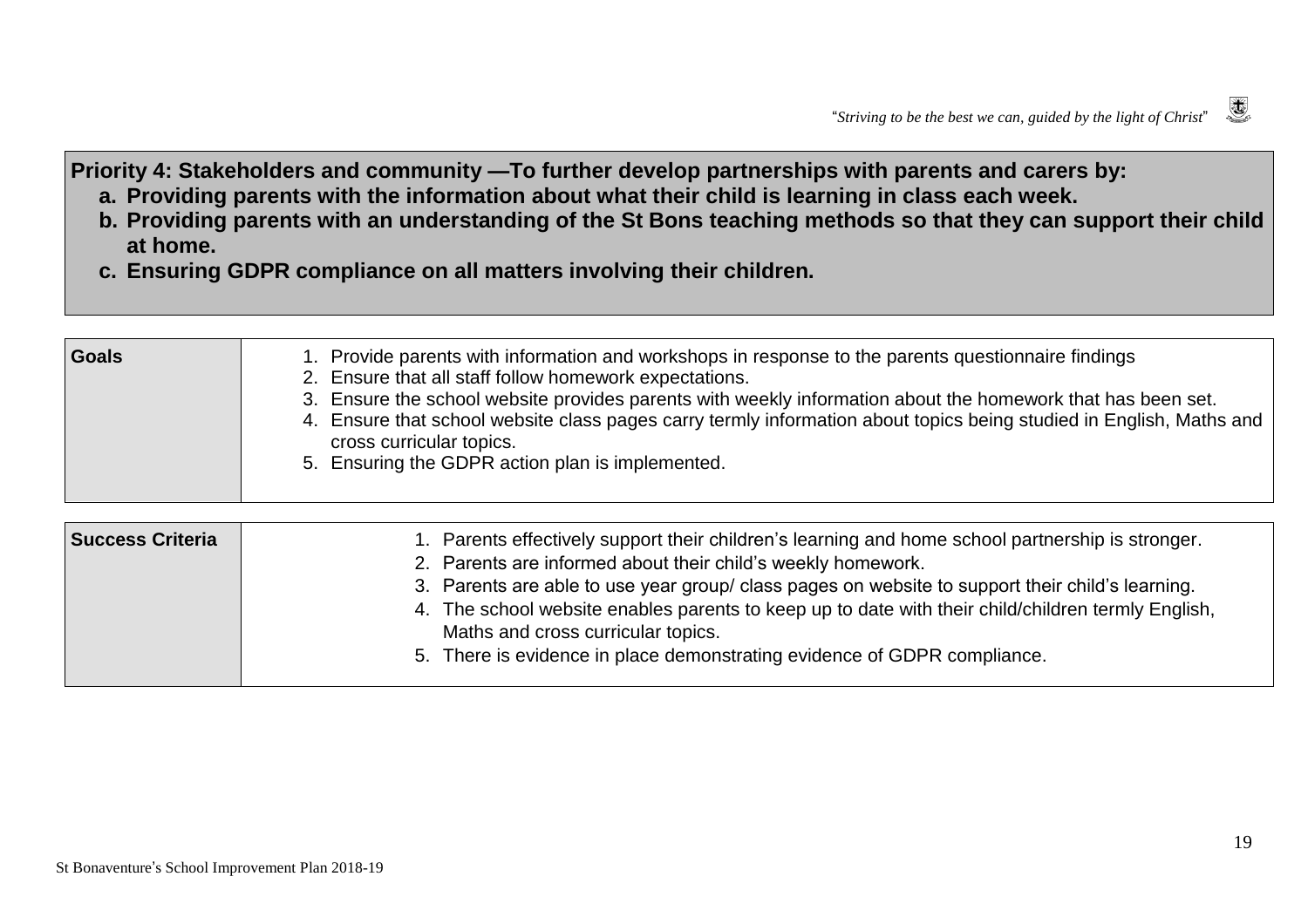| <b>Actions</b>                                                                                                        | <b>Action Owner</b>          | <b>Date</b>         | <b>Resources</b>                             | Com Resp.   | RAG/<br><b>Current</b><br><b>Status</b>                         |
|-----------------------------------------------------------------------------------------------------------------------|------------------------------|---------------------|----------------------------------------------|-------------|-----------------------------------------------------------------|
| Hold termly meetings to agree consistency in homework provision and<br>sharing of information with parents.           | HT/DH                        | <b>Term 1-6</b>     | <b>Staff</b><br>meeting                      | <b>MECP</b> | Website<br>to<br>provide<br>homewo<br>k /Must<br>have           |
| Provide parents with termly topic planner.                                                                            | <b>Class teachers</b>        | <b>Term 1-6</b>     | <b>Staff</b><br>meeting                      | <b>MECP</b> | Term 2<br>website                                               |
| Provide termly year group workshops on topics for the term.                                                           | <b>SLT/Class</b><br>teachers | <b>Term 1-6</b>     | Meeting<br>(Praise<br>assembly)<br>9.00-9.30 | <b>MECP</b> |                                                                 |
| Share year group expectations with parents.                                                                           | SLT/Class<br>teachers        | Term 1              | Parents<br>info<br>evening                   | <b>MECP</b> | <b>Shared</b><br>in term 1<br>'at<br>informati<br>on<br>evening |
| GDPR action plan in place identifying next steps and priorities for<br>compliance and implemented in a timely manner. | HT/SBM/DH                    | Term 6<br>2018-term | <b>Monthly</b><br>meetings                   | <b>MECP</b> | Action<br>plan<br>drafted                                       |

|  | <b>Monitoring</b> |  |
|--|-------------------|--|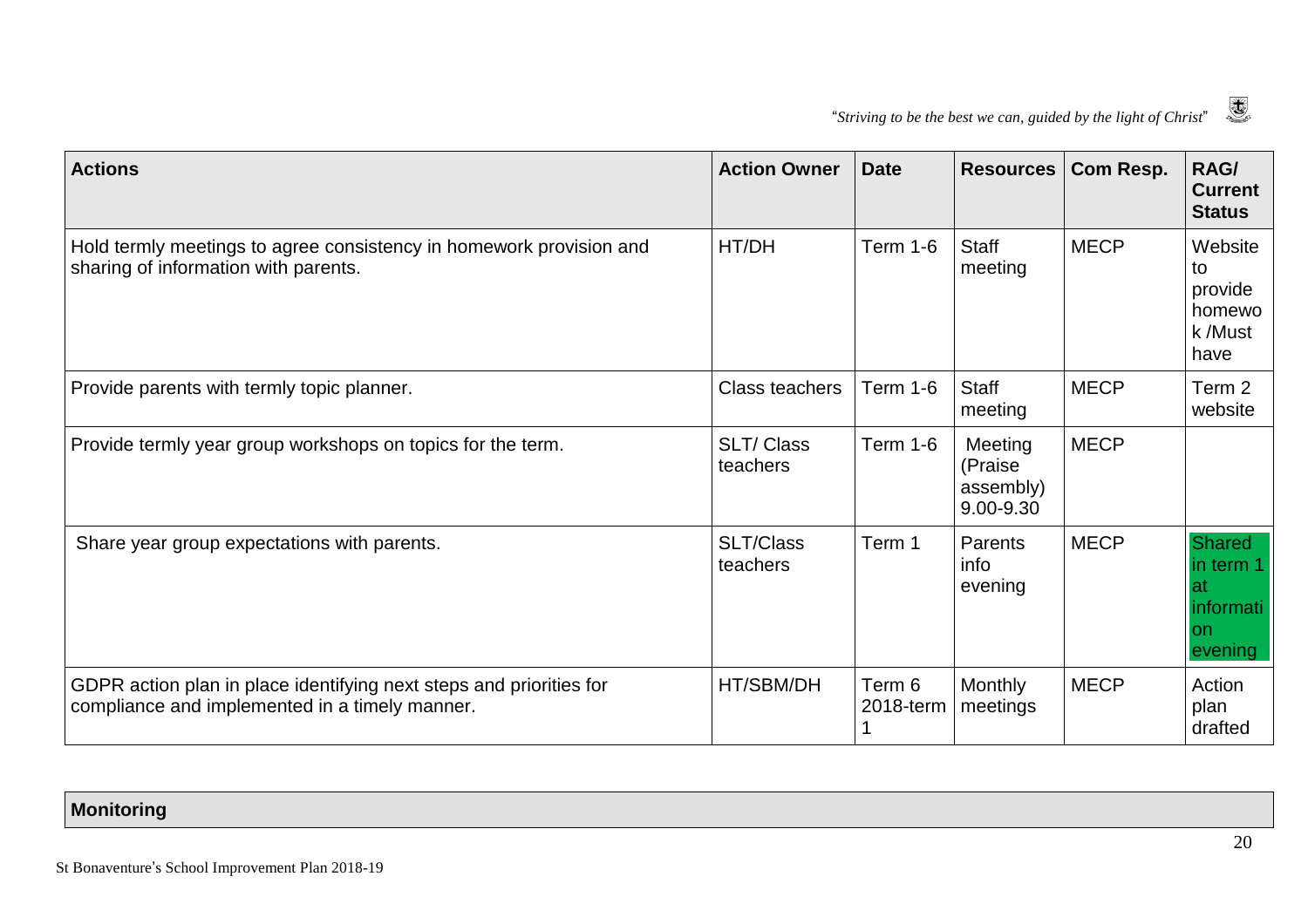| <b>Action</b>                                                                                                       | By whom?                  | ∣ When    |
|---------------------------------------------------------------------------------------------------------------------|---------------------------|-----------|
| Discussion at termly meetings with parent focus group on<br>the impact of the implementation of identified actions. | <b>Parent focus group</b> | Term 1-6  |
| Monitor pupils completion of homework                                                                               | Key stage leaders         | Term 1-5. |
| Parent questionnaire                                                                                                | Deputy head               | Term 5.   |

| <b>Evaluation</b>                                                |                   |                |  |  |
|------------------------------------------------------------------|-------------------|----------------|--|--|
| <b>Action</b>                                                    | By whom?          | l When         |  |  |
| Head teacher feedback from parent focus group                    | Head teacher      | Terms 1-6      |  |  |
| Feedback on impact of implementation of homework<br>expectations | Key stage leaders | Terms 2-5      |  |  |
| Reports to Standards committee                                   | Headteacher       | Terms 2, 4 & 6 |  |  |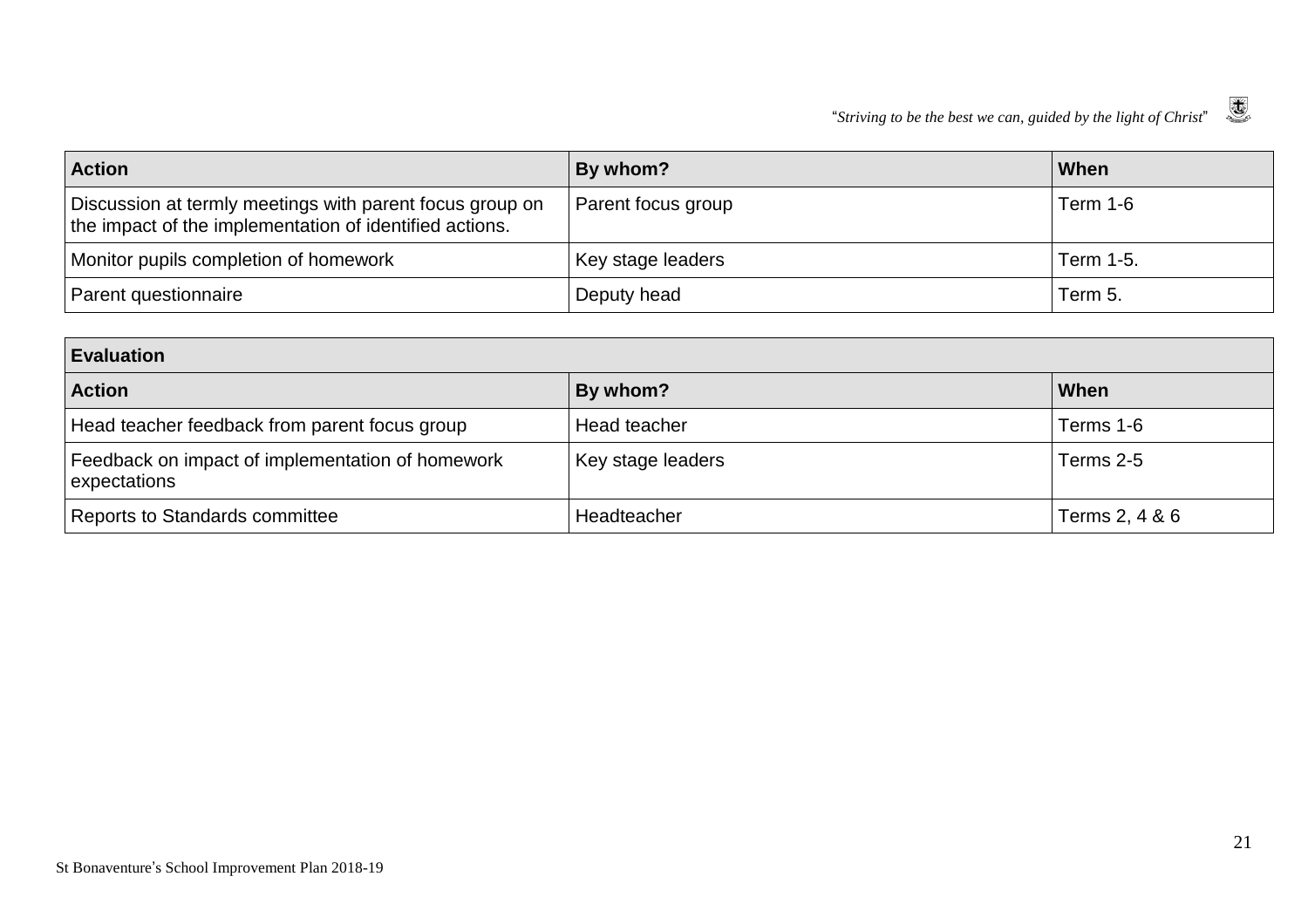- **a. Developing a succession plan**
- **b. Identifying training needs and allocating support for individuals**

| Goals            | 1. Implement revised curriculum teams for English, Maths and RE.<br>2. Implementing monitoring and evaluation time table that provides for book scrutiny, moderation activities, lesson<br>drop-ins taking place in teams.<br>3. Identified staff receive training to support and lead core subjects |
|------------------|------------------------------------------------------------------------------------------------------------------------------------------------------------------------------------------------------------------------------------------------------------------------------------------------------|
| Success Criteria | 1. English, Maths and RE teams in place will support succession planning<br>2. Core subject team members are knowledgeable about strengths and areas of development and make a positive<br>contribution to school improvement.                                                                       |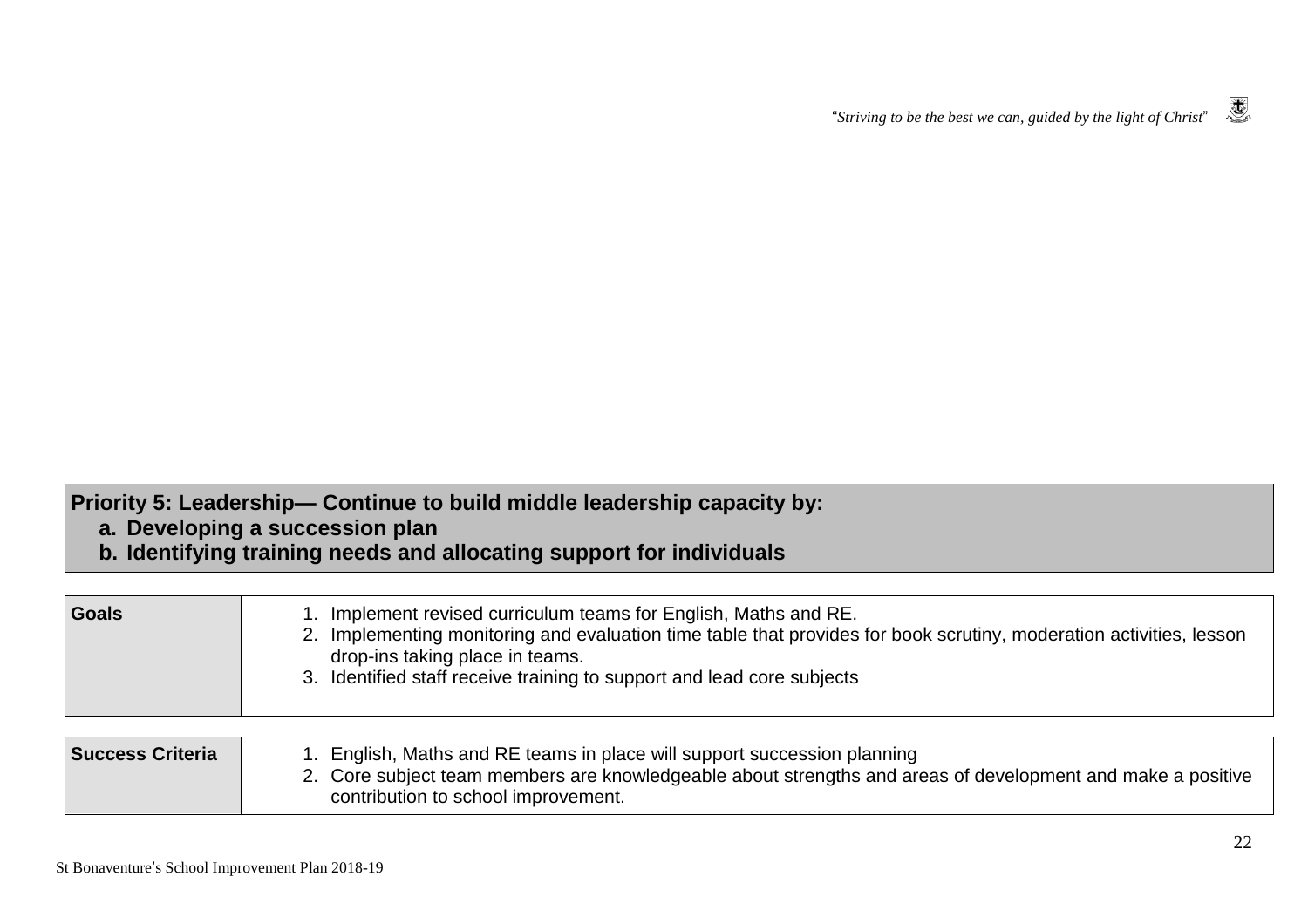3. Succession plan in place.

| <b>Actions</b>                                                                                                                     | <b>Action Owner</b>   | <b>Date</b>     | <b>Resources</b>                                | Com Resp.   | RAG/<br><b>Current</b><br><b>Status</b> |
|------------------------------------------------------------------------------------------------------------------------------------|-----------------------|-----------------|-------------------------------------------------|-------------|-----------------------------------------|
| Organise teaching staff in to English, Maths and RE teams.                                                                         | All teaching<br>staff | Term 1          | <b>Staff</b><br>meeting                         | <b>MECP</b> | Shadow<br>s to be<br>identified         |
| English, Maths and RE teams agree action plans identifying their roles and<br>areas of responsibility in monitoring their subject. |                       |                 |                                                 | <b>MECP</b> |                                         |
| Create and implement evaluation and monitoring plans for the identified<br>teams.                                                  | <b>DH</b>             | <b>Term 1-6</b> | Non-<br>contact                                 | <b>MECP</b> |                                         |
| Identify training needs and opportunities for teachers within each team.                                                           | <b>SLT</b>            | <b>Term 1-6</b> | <b>Staff</b><br>meeting                         | <b>MECP</b> |                                         |
| Team members support the subject leader in the monitoring of their team<br>subject.                                                | All teaching<br>staff | <b>Term 1-6</b> | <b>Staff</b><br>meetings/<br>agreed<br>meetings | <b>MECP</b> |                                         |

| Monitoring                                                                                         |          |           |  |  |
|----------------------------------------------------------------------------------------------------|----------|-----------|--|--|
| <b>Action</b>                                                                                      | By whom? | When      |  |  |
| Monitor progress of identified actions and progress of<br>individuals in completing their actions. | SLT.     | Terms 1-6 |  |  |